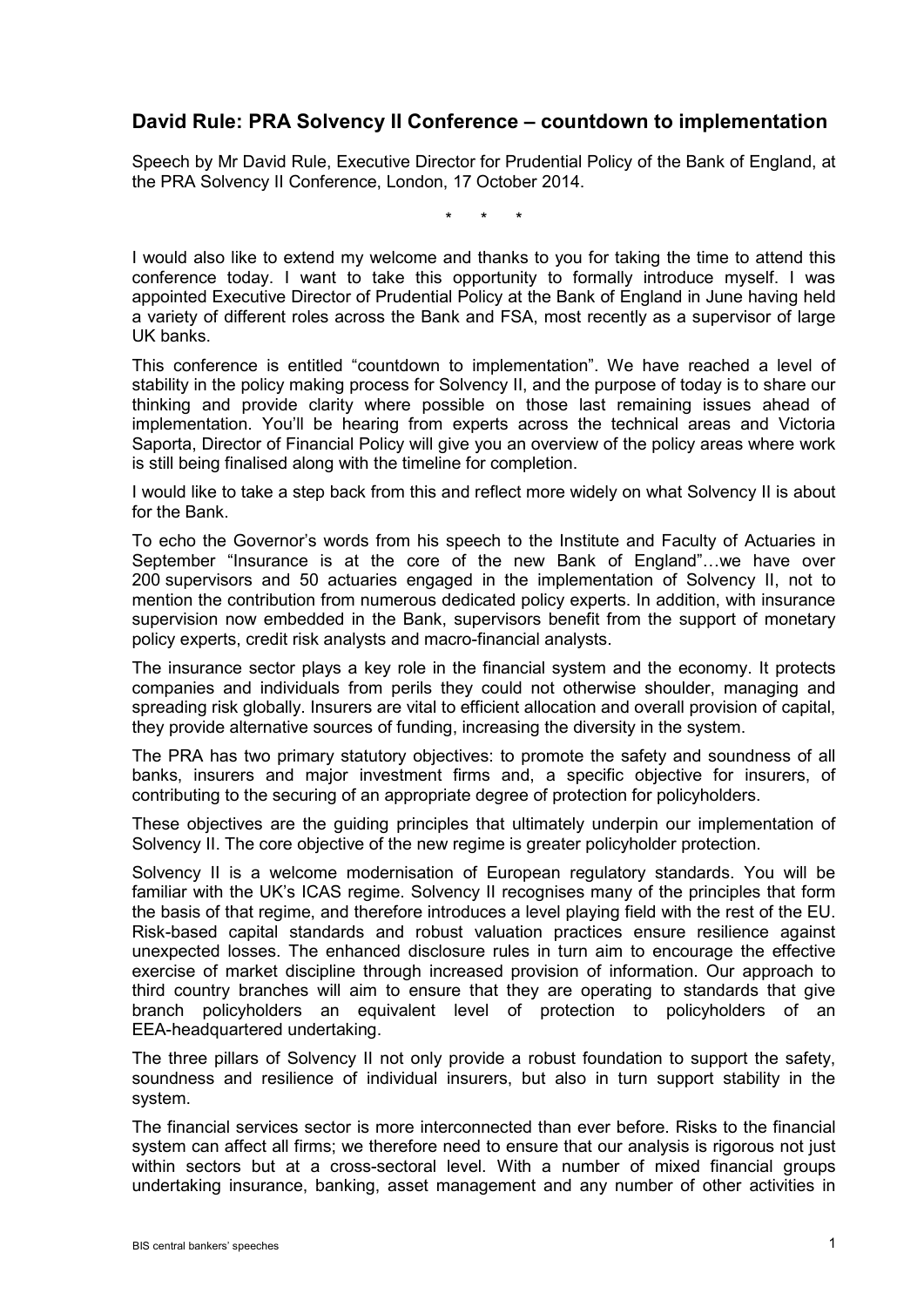multiple locations across continents, it is vital for firms and regulators alike to understand the interconnections and dependencies not only between different firms but within them as well.

This is just one reason why it is so crucial to get the new regime right. The introduction of consolidated group supervision under Solvency II will ensure supervisors and firms have greater clarity in their overall view of group business, and are able to recognise and therefore manage risks that would not otherwise be visible.

In particular, we will be able to look across groups to ensure that they have adequate resources, even if risks are being transferred to group companies located in countries with different regulatory regimes, such as offshore centres. And we will be alert to regulatory arbitrage, such as where risk transfer through reinsurance is negated through sliding scale commissions.

The financial crisis, and the post-crisis regulatory reform agenda, have taught us many lessons. The business models of insurers and banks are different, but those lessons have informed and will continue to inform how we manage the implementation of Solvency II.

Perhaps most salient for this conference, is the difficult lessons we have learned from experience with insurers and banks when it comes to the use of internal models. Many of you in this room will be acutely aware of the demands of the Solvency II model approval process. This rigour has a purpose. Use of internal models can be an effective means of harnessing the better knowledge a firm has of its own risk profile to set risk-sensitive capital requirements. But there are limits to our ability to model capital requirements. These are more acute where the event – for example, a credit default or a windstorm – being modelled happens infrequently and historical data is therefore scarce, where events cluster rather than occur independently or where the underlying process behind the event – for example the structure of the economy or the natural environment – may have changed, so that history is an unreliable guide to the future. In such circumstances, significant uncertainty about model outputs may call for a more prudent approach. And the temptation to add additional parameters, making models more and more complicated, can often have the perverse effect of weakening model performance. This is why, in addition to scrutinising the technical components of models, we also look at the way they are used within firms. Only a good model can play an important role in a firms' system of governance. Our expectations of their quality are high as Solvency II specifies that they become an embedded part of the risk management system of a firm. It is therefore not only important for us to rigorously assess them but that senior management have ownership of these models and continuously do the same. The Bank of England takes model approval very seriously indeed and we will not hesitate to hold back approval for the use of models where there are risks that cannot credibly be modelled or data are insufficient.

Throughout the implementation of Solvency II, we have worked hard to ensure that progress in the regulatory agenda is not synonymous with unnecessary impediments on your ability to grow and evolve your businesses. At all times, though, insurers must be capitalised to deliver policyholder protection, and this must be commensurate with the risks they take.

A priority in this area is the revitalisation of robust securitisation markets in Europe, many of which have yet to recover from the crisis. We have been working with the ECB and other European authorities with the goal of encouraging securitisation as a means for lenders to diversify funding and reduce concentrations – but not to arbitrage capital regulations. A growth in "real money" investors, such as insurers, will increase the diversity of funding providers to the real economy, avoiding the pre-crisis reliance on an unstable, leveraged investor base. A key goal is to improve transparency, simplicity and consistency so that investors can understand the risks associated with securitisations. For simple, transparent and consistent securitisations, we are prepared to review whether post-crisis regulatory requirements for investors and originators are too onerous.

That includes Solvency II, where we welcome a recalibration of capital requirements for such simple, transparent and consistent securitisations, particularly at longer maturities. The